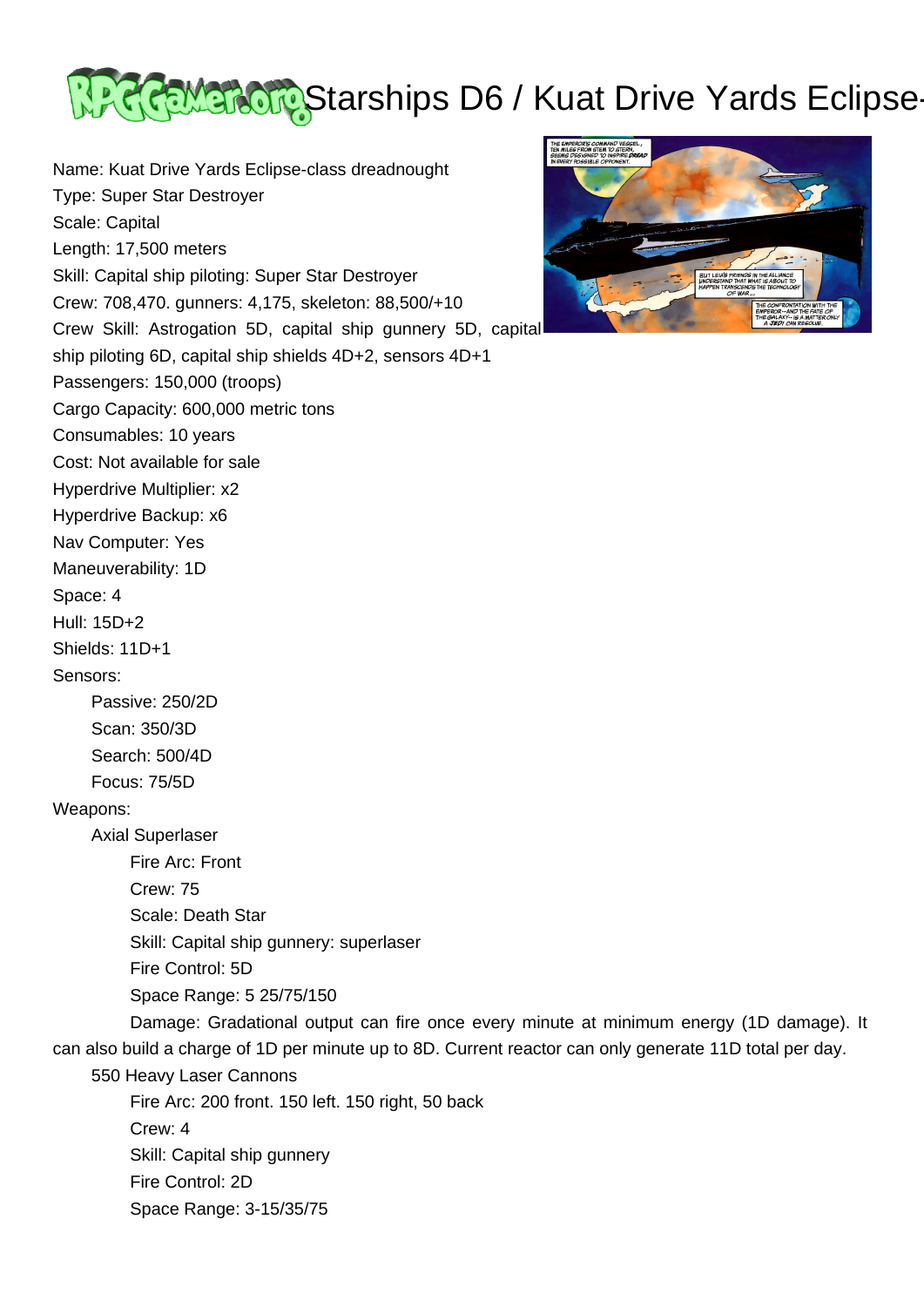Atmosphere Range: 6-15/72/150KM Damage: 8D 500 Turbolaser Batteries Fire Arc: 150 front, 125 left. 125 right. 100 back Crew: 2 Scale: Starfighter Skill: Starship Gunnery Fire Control: 4D Space Range: 3-15/36/75 Atmosphere Range: 600-1.5/7/15KM Damage: 5D 75 Ion Cannon Fire Arc: 25 front. 25 left. 25 right Crew: 4 Skill: Capital ship gunnery Fire Control: 2D+2 Space Range: 1-10/25/50 Atmosphere Range: 2-20/50/100KM Damage: 3D 100 Tractor Beam Emplacements Fire Arc: 55 front, 20 left. 20 right, 5 back Crew: 5 Skill: Capital ship gunnery Fire Control: 4D Space Range: 1-5/15/30 Atmosphere Range: 2-10/30/60 KM Damage: 6D 10 Gravity Well Projectors Fire Arc: 3 front, 2 left, 2 right, 3 back Crew: 10 Skill: Capital ship gunnery: gravity well projector Fire Control: 4D Space Range: 1-5/15/30 Damage: Blocks hyperspace travel Complement: TIE/IN interceptors (600) TIE/sa bombers (96) All Terrain Armored Transport walkers (100) Prefabricated garrison bases (5)

Description: The Eclipse-class dreadnought, also known as the Eclipse-class Super Star Destroyer, was a class of Imperial Super Star Destroyer manufactured by Kuat Drive Yards and mainly used around six years after the Battle of Endor. Like the Sovereign-class, they were regarded as a new generation of Super Star Destroyer.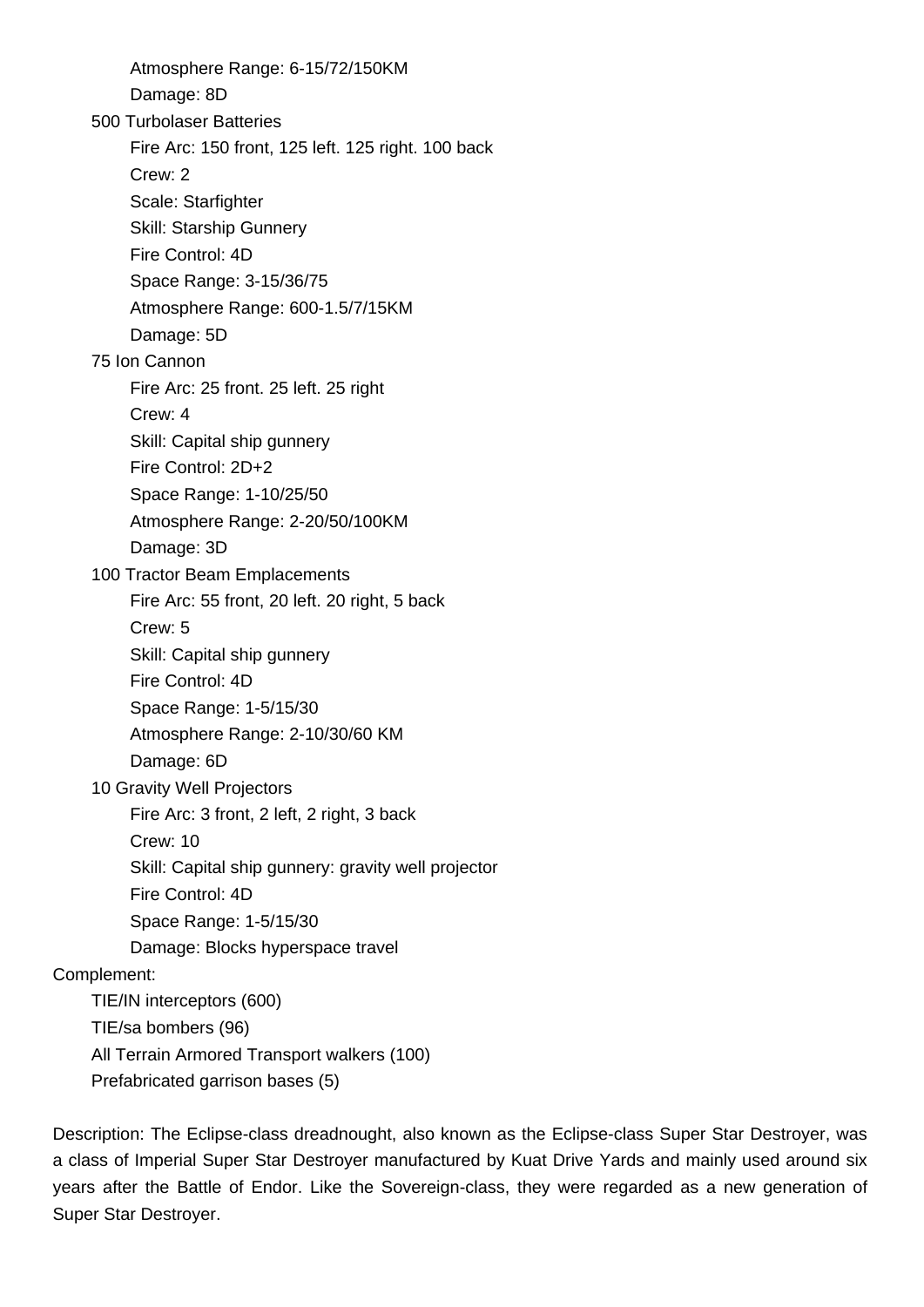# **Characteristics**

## Size

The Eclipse-class vessels were among the largest dreadnought-scale ships/Super Star Destroyers ever to be fielded within Galactic history. Although technically dwarfed in length by both the Executor-class Star Dreadnought and the Vengeance-class dreadnought by 1.5 kilometers, the Eclipse-class nonetheless exceeded even the Executor-class in terms of overall mass and volume. Its size was large enough for it to be classified as a space station.

### Offensive and defensive systems

The most deadly weapon carried by Eclipse-class ships was an axial superlaser, similar to but significantly less powerful than one of the component beams used in the Death Star's superlaser. This superlaser was the pinnacle of Imperial destruction in their fleets.

An Eclipse's superlaser easily had the power to destroy other Super Star Destroyers, as the Annihilator found out when Tyber Zann seized the Eclipse's incredible power above Kuat.

The axial superlasers were capable of slashing through any planetary shield to crack open a planet's crust and sear entire continental landmasses. The massive superlaser was more widely used to destroy enemy capital ships and space stations during combat. According to Admiral Conan Antonio Motti in the Imperial Handbook: A Commander's Guide, the superlaser's intended use was to penetrate planetary shields as well as vaporize cities with a single blast.

The class benefited from the most significant weaponry-improvements of the last few decades. This included gravity well projectors and improved ion cannons, the former of which were the same types included on the Interdictor-class Star Destroyers. Additionally, these behemoths were armed with hundreds of heavy laser and turbolaser mountings.

In addition to its firepower, the Eclipse-class's hull armor and shields were so strong that it could ram enemy ships without hesitation.

### Propulsion systems

The Eclipse-class was more mobile than the Death Star, being equipped with both an enhanced hyperdrive and fast sublight engines.

#### **Complement**

An Eclipse-class vessel carried 600 TIE/IN interceptors and 96 TIE Bombers, divided into 58 squadrons; for ground assault, they carried 150,000 Imperial soldiers, 100 AT-ATs, and five prefabricated bases. The hangars were located at the sides of the vessel, with the fore and aft launch bays closely spaced underneath this area, towards the middle of the ship.

Each ship of the class was crewed by over 700,000 personnel, and Eclipse II also carried a complement of Shadow Droid starfighters. Troop quarters were located on the lower frontal section of the vessel, in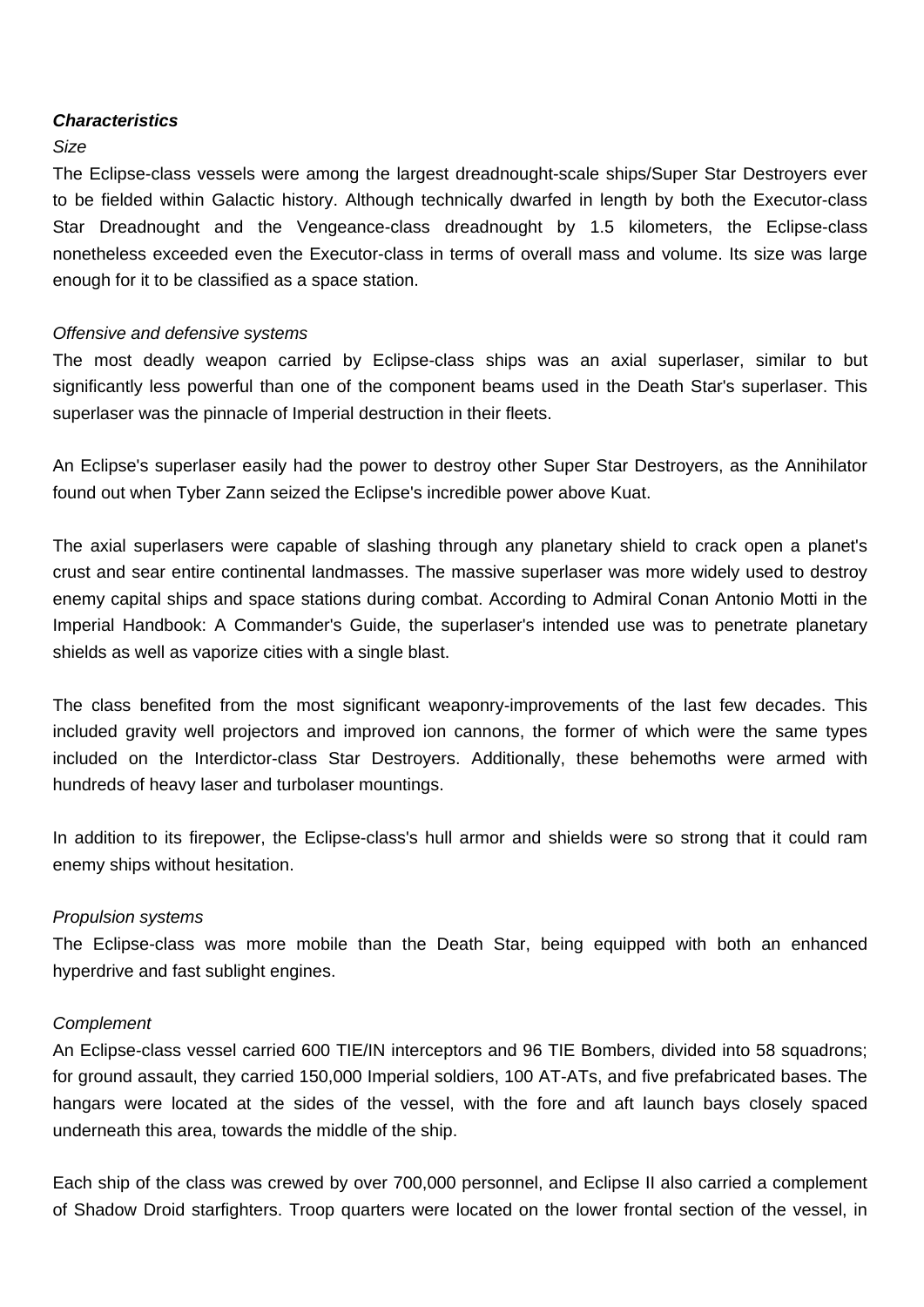front of the hangar areas.

## Bridge tower

The bridge tower contained the main communications array and sensor array, located on the port and starboard sides, respectively. In addition to containing the main command station for the ship on the lower portion of the tower, it also housed the deflector shield command center, on the top area. The bridge tower was closer to the hull than that of traditional Star Destroyers of the Imperial-I and Imperial-II class.

## **Variances**

There were several variances between the two known vessels of this class, the Eclipse I and the Eclipse II: The Eclipse I possessed six engines on the back, whereas the Eclipse II possessed eight. In addition, the Eclipse I had the engines separate from each other and to the sides, whereas the Eclipse II engines were grouped together in a manner similar to other Star Destroyers. Lastly, the Eclipse II had a command bridge tower directly over the superlaser weapon that the Eclipse I lacked.

# **History**

While the lead ship, the Eclipse, was being built, the Empire also constructed an Eclipse-class prototype to use as a weapons testbed. This craft was later converted to become the battlestation Tarkin. The Tarkin was eventually destroyed by a Rebel sabotage team in 3 ABY.

The Eclipse, alongside its sister ship, the Eclipse II, began construction early in the Galactic Civil War, around 0 ABY. The ship class, alongside that of a similar Star Dreadnought class called the Sovereignclass, were planned to revolutionize naval combat as well as ensure the dominance of the Imperial Navy up to the next century of its existence. Details of the planned design were included in the Imperial Handbook, an official aide-memoire for Imperial commanders. The Eclipse was built above Kuat, whereas the Eclipse II was built over Byss. The appearance of both ships' hulls was derived from ancient nautical warships.

By 4 ABY, both the Eclipse and the Eclipse II had its superlaser main weapon installed and in functional condition. However, both ships ended up significantly delayed in terms of completion thanks to Palpatine's demise and the power vacuum that ensued. The then-fledgling New Republic remained unaware of the Eclipse-class' construction: through the New Republic Intelligence Service acquired a copy of the Imperial Handbook just after the Battle of Endor, this was the only information they received on the class and General Carlist Rieekan believed that the Empire had not made progress on the design. In addition, the crime lord Tyber Zann wanted to access records on the ship, and if possible steal the ship, so he attacked Kuat and took control of the ship, and used to it to damage an Imperial and rebel fleet (with his manipulating the latter group into granting him access). Afterwards, Zann had no further use for the vessel, finding its size to be more cumbersome for laying low to even the Rebel Alliance, and left it adrift, until the New Republic attacked and destroyed the Eclipse

Later on, this ship was completed and became the reborn Emperor Palpatine's flagship, with its sister ship Eclipse II assuming the same role after the original's destruction.